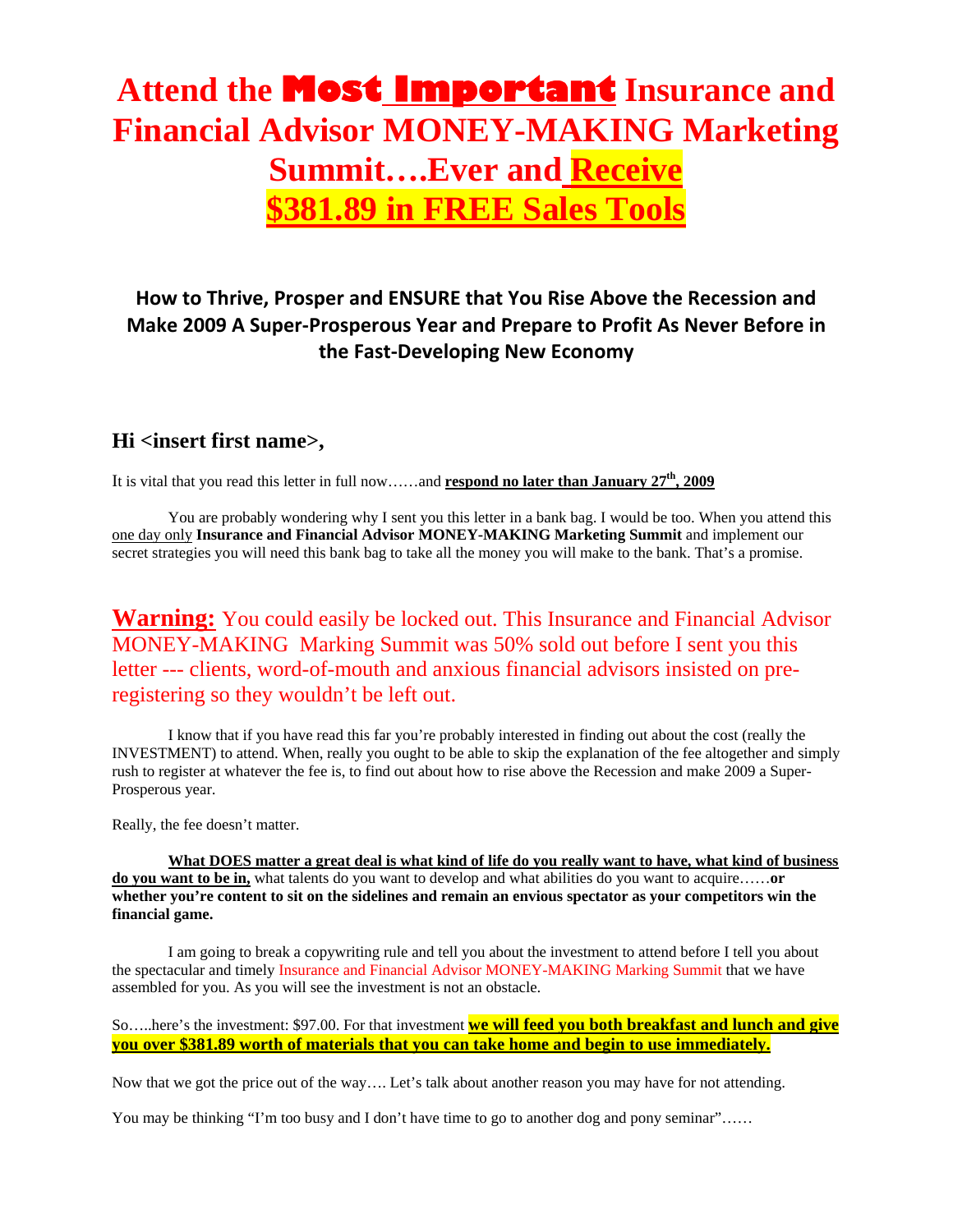### *Of Course*, You're Too Busy to Sit in a Seminar….. And: How Will Another Darned Seminar Energize And Improve Your Sales Anyway?

 YOU, because, bluntly no one else cares as much about your business as you do. **It's a fact that most insurance and financial sales professionals work much, much harder than necessary to earn their living because they focus on selling – not on** *marketing*. When a financial sales professional discovers how to replace manual labor with media and tools, and work only with pre-sold prospects eager to meet with him, the financial advisor's entire life changes (not just his income).

This **Insurance and Financial Advisor MONEY-MAKING Marketing Summit** will be presented **ONE TIME ONLY IN PENSACOLA** and is your opportunity to take a fresh look at exactly what direct marketing is, how it can work for your business, and how you can do it. This is about replacing cold prospecting, begging for appointments, overcoming price resistance and rejection with CONTROL.

You do want more control, don't you? More control over sales, prices, margins, customers or clients, predictability of income, success? Then, do not miss this Summit!

Also, unless you are completely pleased with your income and how you earn it, as it is – and not at all worried about any storm clouds on the horizon – you *need* to consider doing different things differently. Just running faster on the same treadmill is really no answer. This **Insurance and Financial Advisor MONEY-MAKING Marketing Summit** will show you a very different path to huge breakthroughs. It's not about "survival" or even incremental gains; it is about large and dramatic improvement; doubling, tripling, multiplying profits. Making more with less stress, less anxiety, even less work. Financial Advisors just like you are constantly AMAZED at the huge, positive impact these methods have.

**Hey, it's** *easy* **to say "no."** It's easy to come up with an excuse not to attend. Easy to close your mind to new and different strategies, easy to continue with the comfortable and familiar. But no sales, profit, business or lifestyle breakthrough ever came from saying "no."

It's no secret that the economy is dazed, battered, bruised, limping along and appears as though it will continue well into 2009 or longer. How will you deal with this new economic reality?

As an Insurance and Financial Professional, if you give into fear, anxiety, hysteria and join those who are paralyzed by uncertainty and confusion by pulling back and withdrawing with a 'wait and see' strategy you are guaranteed to see your worst fears realized.

#### *What I Can Tell You From PERSONAL Experience*

I have been at the helm of my own business for 28 years. In my sales career, I have not only survived but learned how to thrive and develop an income that ranks in the top 1% of individuals in North America. I have been through three recessions, the 1990 -91 recession, the 1982 -83 recession and the granddaddy of them all the 1973 -74 recession where we had 10% unemployment, double digit interest rates, and double digit inflation. I know what it takes – mentally and practically – to do well when the going gets tough. I also know a lot about finding big, new, exciting opportunities in such times as these. The opportunity to grow and grab market share and "steal" good customers from competitors in every field and every place is HUGE – precisely because so many insurance and financial advisors pull in their claws, hide under the covers, and wave a flag of surrender. **I can promise you from personal experience that these are the conditions when fortune most favors the bold!**

*We have had the pleasure of working with Steve Clark as our organization's sales trainer and personal sales coach for the last three years. Steve's training and coaching has dramatically increased the sales production and motivation of both our experienced and new producers.*

**Bill Gunter, former Insurance Commissioner of Florida Chairman, Rogers, Gunter, Vaughn Insurance, Inc., Tallahassee, FL**

Super Achievers have an Abundant Mentality. Steve's ability to help our producers develop and maintain this attitude is one of the reasons that he continues to be one of the most influential outside consultants that we use at First Protective.

#### **Andy Martin, CLU, ChFC, President First Protective, Birmingham, AL**

*All reports are that your breakout session was well received. I received a number of positive comments throughout the rest of the Convention. Our members noted your solid, down-toearth content, as well as, your excellent presentation skills. You presented a great deal of information that agents in Florida need to know.*

**Cindy Molnar, CMP, Meeting Planner Florida Association of Insurance Agents, Tallahassee, FL**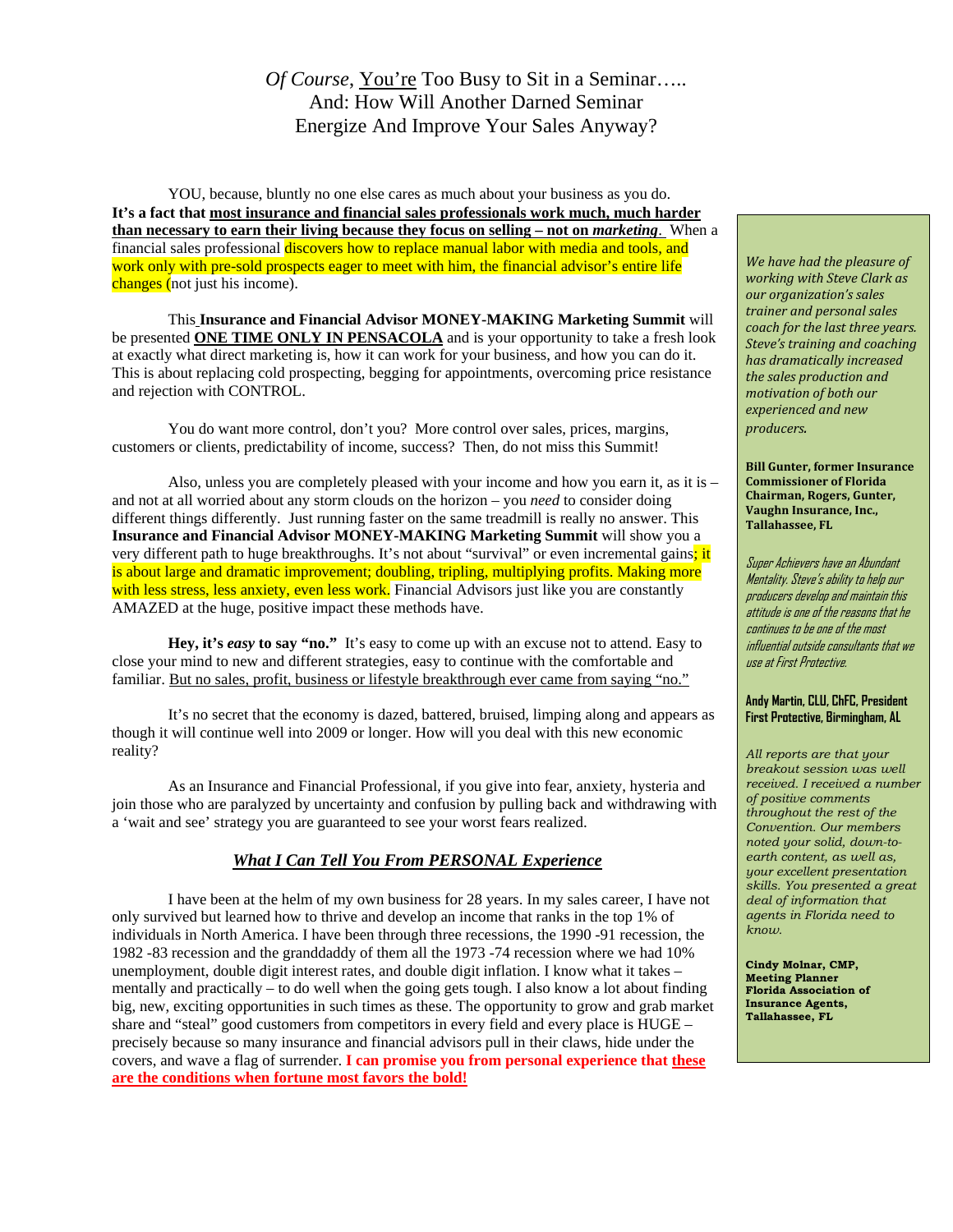On February 5th you will discover secret strategies that I have learned over the last 28 years that will help you take advantage of the opportunities that now exist. Attending this upcoming **Insurance and Financial Advisor MONEY-MAKING Marketing Seminar** will separate the puppies from the big dogs and expose who the real players are. Staying home will say something profound about you to others and to yourself. Signing up and attending will say something profound too. And what you say to yourself about yourself – right now - is of critical importance.

As you will see, in the remainder of this letter, we have worked overtime to put together a program and a group of speakers that are the envy of the industry. This one-time event will be your only chance to hear these industry experts.

That's why I am writing well in advance to offer you **our most generous early bird registration offer.** Simply, I want to bribe you into doing the right thing for yourself and your business and commit now to moving forward into the fast-developing New Economy that has been thrust upon us.

#### **FREE REGISTRATION GIFT #1:**

**A 27 page Client Acquisition and Retention Manual**. This comprehensive manual outlines ten step by step strategies that are guaranteed to help you retain valuable clients and leverage those relationships into more and more referrals. (Value \$97.00) This alone is worth the price of admission.

#### **FREE REGISTRATION GIFT #2:**

**An electronic copy (CD) of Steve Clark's newest book** *Profitable Persuasion.* In this book Steve "puts the hay down where the goats can get it" by giving you easily digestible strategies and tactics that have taken him 28 years to learn and have helped him make millions of dollars. Whether you are an insurance producer, financial advisor or sales manager this book has nuggets and tidbits that will help you sell more and sell more easily. *(Value \$14.95)* 

#### **FREE REGISTRATION GIFT #3:**

**1 year subscription to the New School Selling monthly newsletter**. This newsletter is delivered to your front door each month with the latest and most up to date sales and marketing strategies. (Value \$97.00)

#### **FREE REGISTRATION GIFT #:4**

**A Game Plan for Success CD** for increasing your personal or agency revenue through "market smashing" employee benefit communication tools and voluntary benefit insurance plans. This CD includes **playmaker strategies** for the employee benefits arena and a 90 day success plan. (\$97.00 value)

**FREE EARLY BIRD REGISTRATION SPECIAL BONUSES:** 

Register before January  $27<sup>th</sup>$  and receive these two extra bonuses:

#### **#1** *Prospecting To Fill the Pipeline* **Audio CD (Value 37.97)**

Listen to this CD and you will gain new insights that will help you gain control of your fears and turn a potential problem into an opportunity. Discover how to avoid rejection by building a bullet-proof prospecting plan. Develop new strategies and techniques that will help you use voice mail as a prospecting tool and turn gatekeepers into friends.

#### **#2** *Cultivating Abundant Mentality* **CD (Value 37.97)**

Leverage yourself by developing new ways of thinking that will increase your wealth and literally attract people and circumstances into your life that will help you realize your dreams. Listening to

Using the methods you teach we have become one of the largest Workers' Comp agencies in the state of Florida. The financial rewards of this have been substantial. Your methods are on the cutting edge of consultative selling. I believe that any insurance agent in today's competitive environment will earn at least a ten-fold return on their investment if they implement the practices you teach.

#### **Kevin Campbell, Owner Campbell Agency, Panama City, FL**

*Steve, with your help and coaching, I was able to qualify for membership in the MDRT Top of the Table for the first time in my twenty-four years in the Life Insurance business. In addition to having a great business year, I was also able to take more time off to spend with my family and feel more comfortable doing so.*

#### **John Curry, CLU, ChFC North Florida Financial,Tallahassee, FL**

*Last year was a productive one for me. Utilizing your ideas and weekly coaching, I was our firms top gun. I produced higher commissions than any of my prior twenty years in this business. The discussions and roll play we had prior to one appointment helped me place one life case that paid me over \$40,000 in commissions. The time I used to spend chasing prospects and hoping for results is now better utilized. I feel more confident and energized than I have for years.*

**John Howard, CLU, ChFC, CFP Rogers, Gunter,Vaughn Insurance, Inc.,Tallahassee, FL**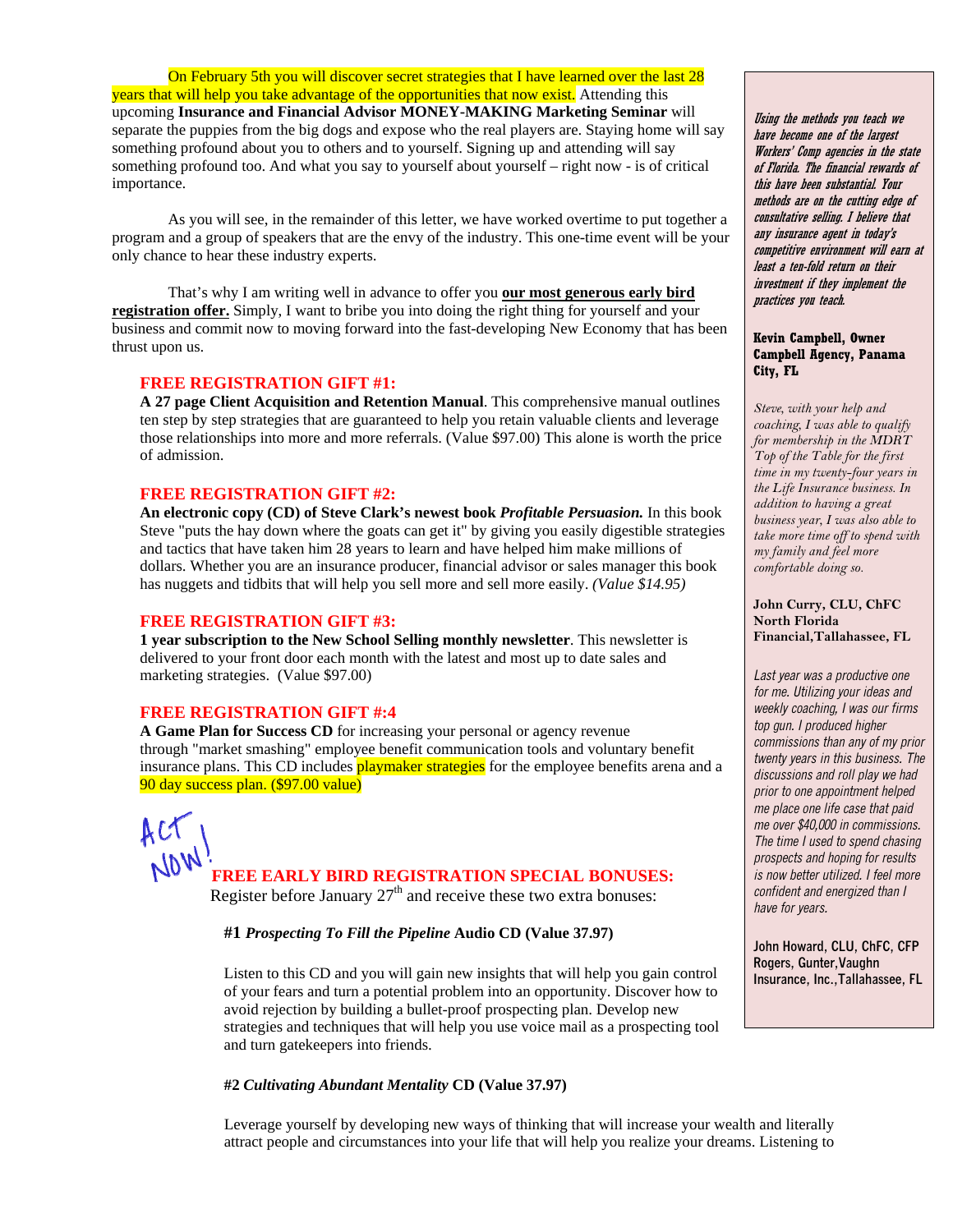### Now let me give you a preview of the Money-Making Marketing Summit itself.



## Inside the "**Insurance and Financial Advisor MONEY-MAKING Marketing Seminar"**

### **Jay Stubbs, CLU, Area Sales Director, Protective Life**

#### **Client Retention Strategies: "How to Build a Fence Around Your Clients To Keep Competitors from Poaching"**

Jay Stubbs, CLU, is the Sales Director for the Gulf Coast for Protective Life. In 2006, he qualified for the Million Dollar Round Table and earned his CLU designation. Jay serves on the State Board for NAIFA, the Board of Advisors for the Mobile Chamber, and the National Committee of the Young Advisor Team (YAT). He is also a member of the Planned Giving Council for the University of South Alabama and has been featured in *Advisor Today* Magazine and NAIFA's *YAT Chat*.

In this session, Jay will share with you Signature Selling Techniques that you can immediately apply. He will show how attention to detail during the application process (insurance and investment) can earn you more business and keep the competitors scratching their heads and trying to figure out what you do. His proprietary system of 10 Detailed Action Steps will help you earn more business, close more sales, develop new ways to market yourself and your business, inexpensively and effectively.

*In August, my team set a State Farm life insurance record for all of North Florida and through September 10th we are 45% ahead of last month. My investment in your training is paying off handsomely.*

**Steve Fifer, CLU State Farm, Pensacola, FL** 

**Steve Clark, CEO and Founder of New School Selling**

### **Magnetic Marketing: "How to Develop a Direct Response Marketing Campaign that Eliminates Cold Call Prospecting and Has Prospects Waiting in Line to Talk with You"**

For more than 28 years, thousands of Insurance and Financial Professionals have turned to **Steve Clark** for answers to their most vexing sales and marketing problems. Steve is the founder and CEO of New School Selling, an international sales and marketing consulting firm. He is one of Dan Kennedy's handpicked Independent Business Advisors. Steve is the Co-Author of *Peak Performers* with Dan Kennedy and the author of the soon to be released *Profitable Persuasion*. He is also the author of the audio book, *[Cultivating an Abundant Mentality](http://www.newschoolselling.com/products/cultivating-abundant-mentality-audio-book-with-workbook),* the audio programs *[Live Down Under,](http://www.newschoolselling.com/products/live-down-under-8-cds) [Golden Keys to More Effective Sales Management](http://www.newschoolselling.com/products/golden-keys-to-more-effective-sales-management)*, *[Prospecting to Fill the Pipeline](http://www.newschoolselling.com/products/prospecting-to-fill-the-pipeline/)* and *Tools and Tactics for Profitable Persuasion. T*he business development processes he has developed are revolutionizing the sales and marketing world.

In this session you will discover why you should create a Unique Selling Proposition that you can use in direct response marketing to develop a consistent flow of new prospects who have qualified themselves and who are willing to invite you in. You will also discover the 3 crucial elements of an effective direct response advertising and marketing campaign that when done properly will guarantee you results.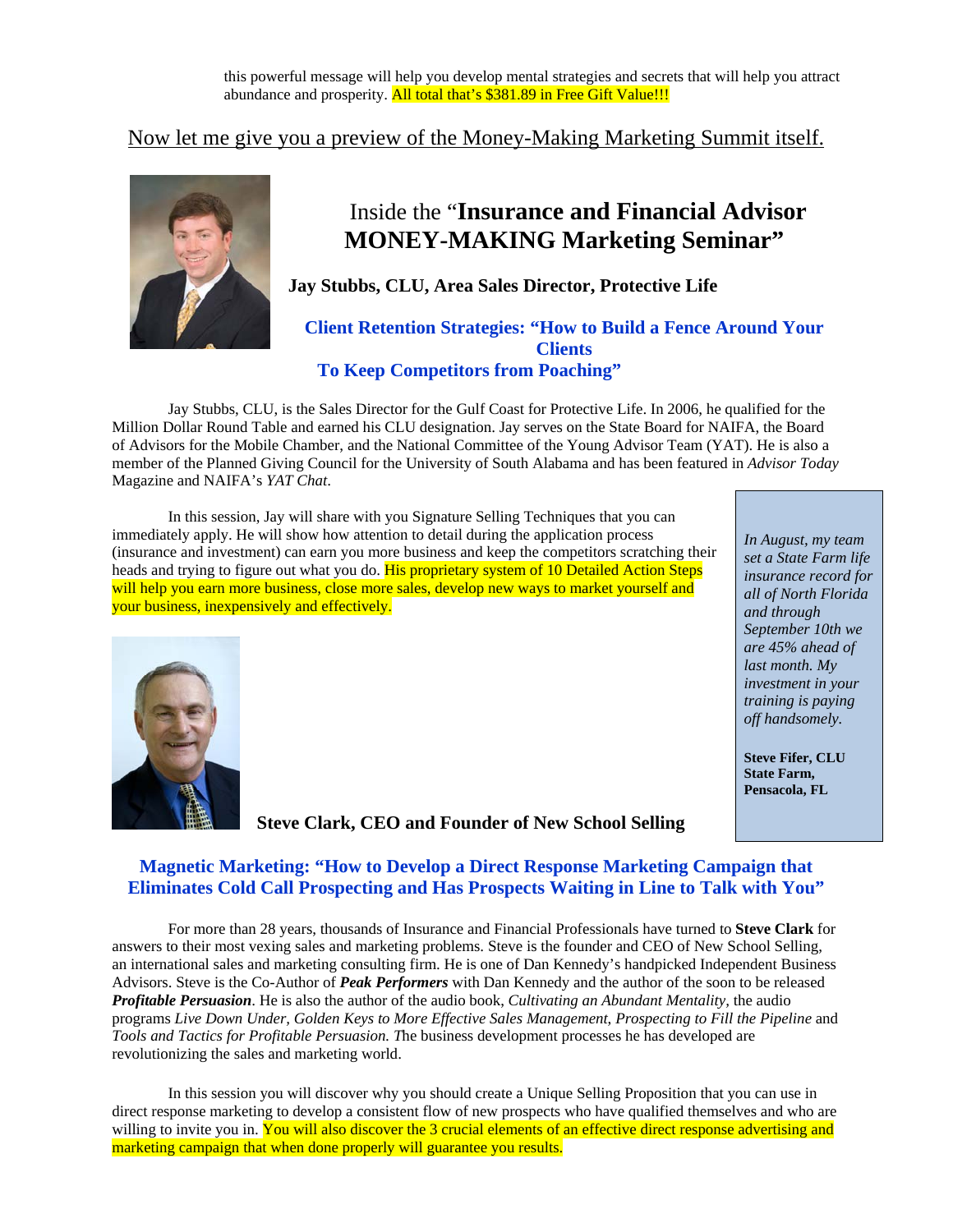

**Wayne Rimmer, District General Agent Colonial Life**

#### **Positioning and Differentiating Yourself from Competitors: "How to Bring More Value to Your Clients and Save Them Money at the Same Time"**

Wayne's 15 year life insurance background is extensive and varied. His corporate experience ranges from Customer Service to Underwriting to Major Account Manager to Regional Enrollment Manager. For seven years, he partnered with HR Directors of large companies (2,000 employees or more) and their group benefits brokers to design and implement nationwide benefit enrollments. As a General Agent he now partners with local businesses to solve benefit challenges.

In this session Wayne will help you discover how you can provide more benefits to your clients at NO cost, increase the amount of service you offer without increasing your time, and bring solutions to them that help manage their cost. You will also discover how to diversify your income stream, strengthen your customer base and give your clients more options.



 **Steve Clark, CEO and Founder of New School Selling**

*process has been eye opening. The coaching suggestions you initially made resulted in an INCREASE of \$16,000 in first year life insurance commissions the first 30 days we worked together. Not only have I increased my income but I have done so by working fewer hours than ever before.*

*As my personal Sales Coach, your analysis of my selling* 

**Fletcher McKinney, Owner Advantage Insurance Agency, Inc., Lakeland, FL** 

### **"How to Thrive and Prosper In This Recession: 8 Strategies Guaranteed To Help You Acquire More Clients and Increase Market Share"**

The current economic slowdown will wipe out many businesses and eliminate millions of jobs. Will you be one of them? In this session, Steve will give you 8 practical, easy to implement strategies that will help you sell more and sell more easily, eliminate competition, and attract more of your ideal clients. You can take that to the bank – in the bank bag of course.

 $AC$  **Reminder: FREE EARLY BIRD REGISTRATION SPECIAL BONUSES:**  Register **before** January  $27<sup>th</sup>$  and the two extra bonuses mentioned previously are yours!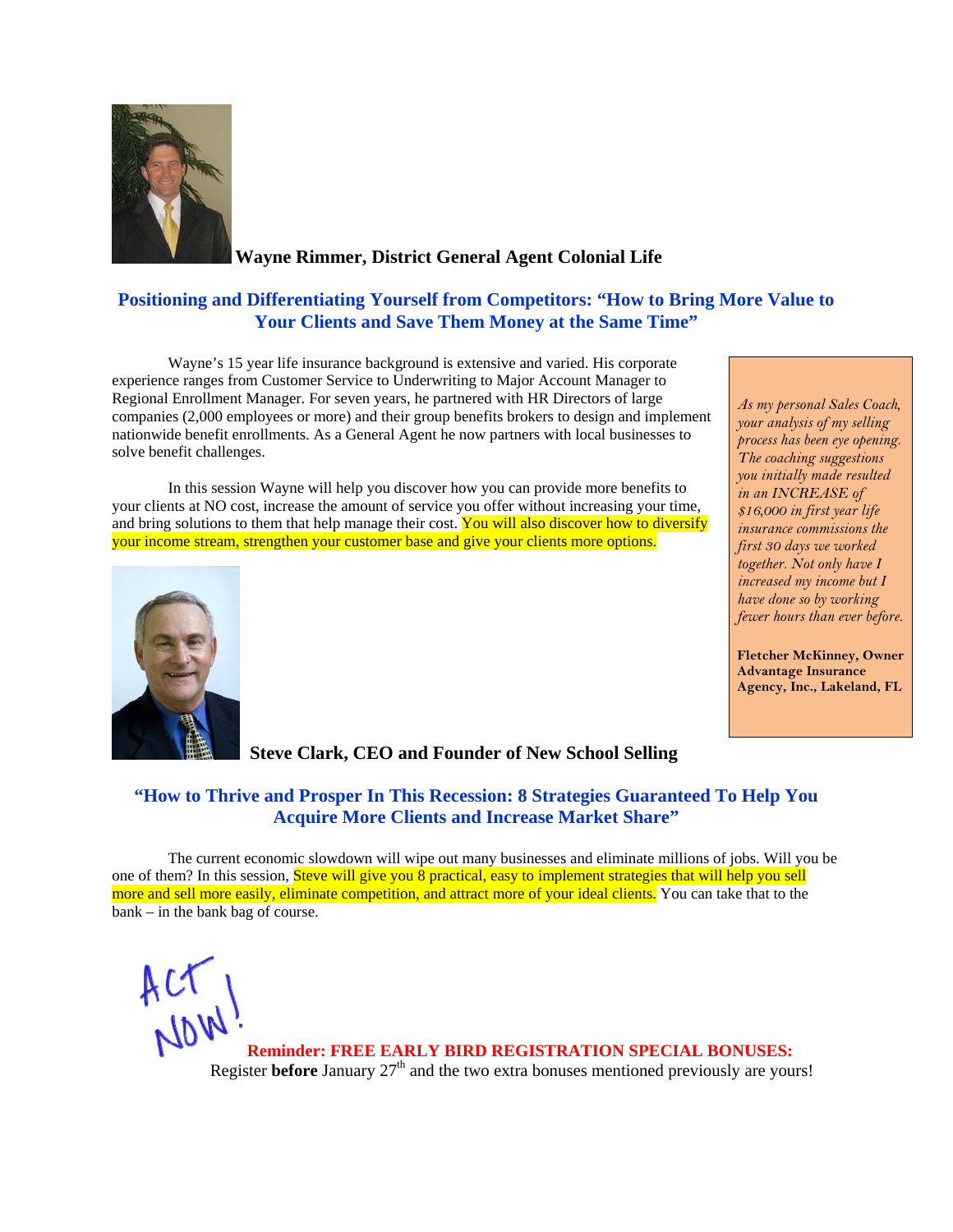

By saying yes and attending this '**One Time Only' Insurance Marketing Summit** you will discover:

- Why and how to go from "Annoying Pest to Welcome Guest"
- $\blacktriangleright$  How to go from "Hunting to Attracting"
- $\blacktriangleright$  How and why you should be "Marketing to the Affluent" buyer
- $\blacktriangleright$  How to transition from "Random and Erratic Acts of prospecting / marketing to a system producing Consistent Results
- $\sqrt{\phantom{a}}$  How and Why you should develop a Unique Selling Proposition
- A 3 Step Direct Response Campaign Guaranteed to get results
- $\triangleright$  The 3 Crucial Elements of an effective marketing and advertising campaign
- The Pros and Cons of 9 Different Advertising Media
- $\checkmark$  7 Creative Strategies that businesses can use to increase their sales revenues
- $\triangleright$  How to build a fence around your best customers
- $\angle$  4 things every business person must do to thrive in this economy
- $\sqrt{\phantom{a}}$  How to Diversify Your Income
- $\blacktriangleright$  How to Add Value to Client Relationships without Spending More Money or Time
- How to Position Yourself as a Problem Solver Instead of Product Peddler
- $\triangle$  A 10 Step by Step Process to Increase Client Retention
- $\blacktriangleright$  How to Gain the Client's Trust by Positioning Yourself as a Trusted Advisor

 $WHEN$ ? February 5<sup>th</sup>, 2009 8:30 am – 3:30 pm

- WHERE? Scenic Hills Country Club, 8891 Burning Tree Rd (off Nine Mile Road), Pensacola, FL Investment: \$97.00 per person
- WHO? Financial Advisors, P&C Producers, CSRs, Agency Principals, Underwriters, Office Managers and anyone else who wants to increase agency production.

**To register complete the enclosed form and fax to 850-936-5223 or call 850-936-7028. You may also register online at [www.newschoolselling.com/insurancesummit](http://www.newschoolselling.com/insurancesummit)** 

*As a Certified Financial Planner, I was frustrated with my sales process which wasted a lot of time and was ineffective. Since working with Steve Clark and learning a new more effective sales process, I have learned how to stay in control of the sales process and eliminate wasted time with prospects that are not committed to improving their financial future. My performance has increased substantially and I am now enjoying my career more than ever.*

**Gary Parsons, CFP Rogers, Atkins, Gunter and Associates, Tallahassee, FL** 

Good Selling

### *Steve Clark*

P. S. Here are The Top Five Reasons NOT to let the "R" word stand in the way of joining us at the most IMPORTANT INSURANCE AND FINANCIAL ADVISOR MONEY-MAKING MARKETING SUMMIT ever…….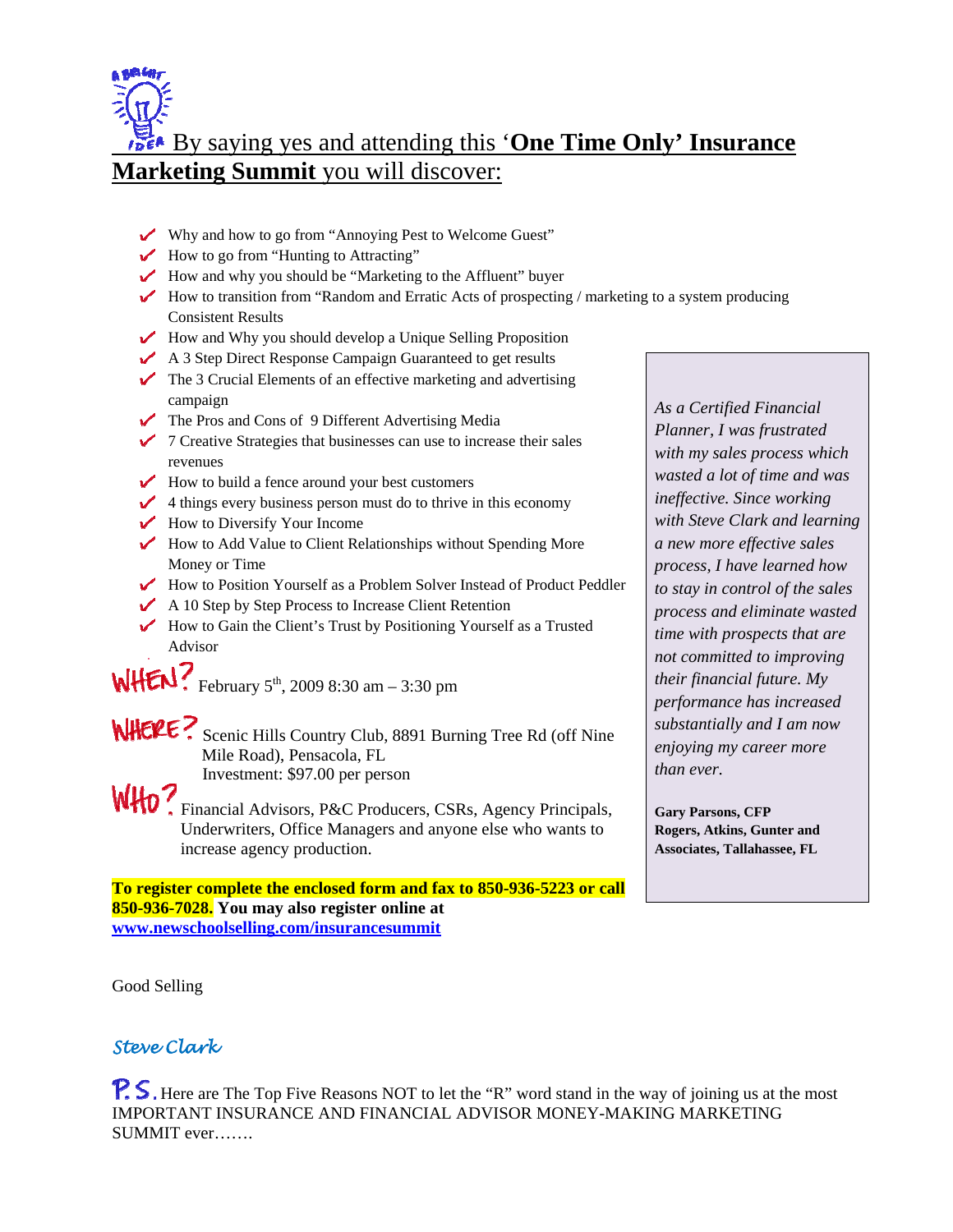**Reason #5** Since you don't dare invest money *anywhere* right now, you might as well invest in yourself, your know-how, your self improvement and your business.

**Reason #4** You aren't going to get a bail-out from anybody but yourself. And it's probably too late to be born to rich parents. Or to marry rich.

**Reason #3** As Dan Kennedy says, all weather is local. What happens in your business, finances and life STILL has much more to do with how YOU think, and what information YOU acquire, and who YOU connect with, and what YOU do, than with the goings-on in Washington or on Wall Street.

**Reason #2** You can't just "wait this out" and hope everything will soon return to "normal" because things will never be "normal" again. An entire New Economy is developing, presenting new challenges and new opportunities, requiring new strategies – which is one of the reasons we are calling this the MOST IMPORTANT MONEY-MAKING MARKETING SUMMIT ever.

**Reason #1** The Who's Who of the most successful Insurance and Financial Advisors in Northwest Florida, MDRT and TOP of THE TABLE members, agency principals, sales managers and top producers, millionaries and millionaire in the making…..all will be there to hear and learn from three insurance marketing experts who will be conducting this one time only event ever in Pensacola. It will be THE business event of the year and everybody who's anybody in the Insurance and Financial Advisor world is coming, so you just can't be the poor soul left at home. You know that if miss THIS you'll hate yourself when you hear how fantastic it was!!!

## P.P.S.

About those bank bags. They are symbolic because there's just no telling how many million dollar breakthroughs will come out of this MONEY-MAKING MARKETING SUMMIT.



### **Steve's "NO STRINGS ATTACHED" Guarantee**  My satisfaction is guaranteed. **Guarantee:** If by lunch time of this event, I am not 100% satisfied I can return all materials and receive a full and complete, no hassle refund.

### **NO STRINGS ATTACHED**